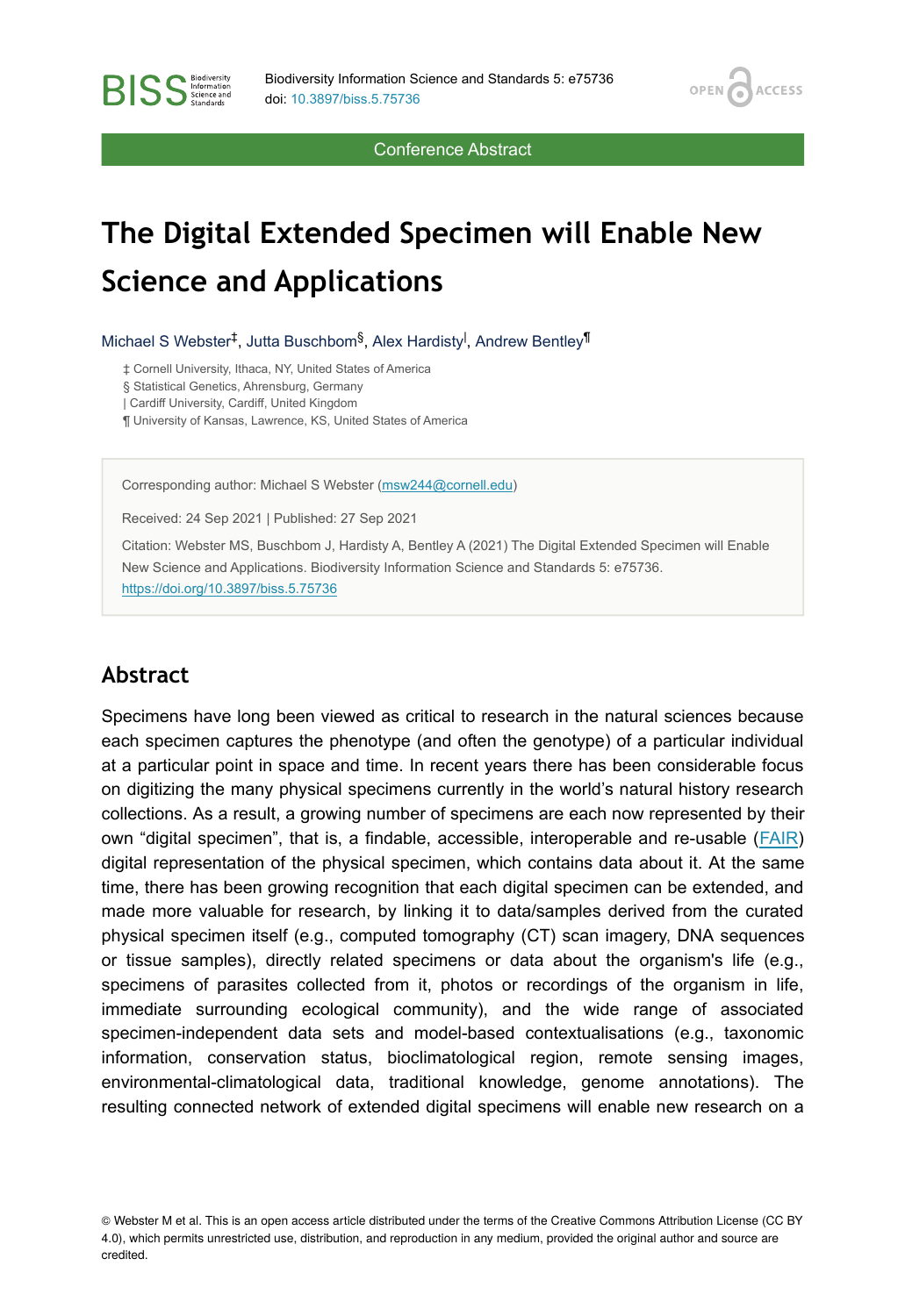number of fronts, and indeed this has already begun. The new types of research enabled fall into four distinct but overlapping categories.

First, because the digital specimen is a surrogate—acting on the Internet for a physical specimen in a natural science collection—it is amenable to analytical approaches that are simply not possible with physical specimens. For example, digital specimens can serve as training, validation and test sets for predictive process-based or machine learning algorithms, which are opening new doors of discovery and forecasting. Such sophisticated and powerful analytical approaches depend on FAIR, and on extended digital specimen data being as open as possible. These analytical approaches are derived from biodiversity monitoring outputs that are critically needed by the biodiversity community because they are central to conservation efforts at all levels of analysis, from genetics to species to ecosystem diversity.

Second, linking specimens to closely associated specimens (potentially across multiple disparate collections) allows for the coordinated co-analysis of those specimens. For example, linking specimens of parasites/pathogens to specimens of the hosts from which they were collected, allows for a powerful new understanding of coevolution, including pathogen range expansion and shifts to new hosts. Similarly, linking specimens of pollinators, their food plants, and their predators can help untangle complex food webs and multi-trophic interactions.

Third, linking derived data to their associated voucher specimens increases information richness, density, and robustness, thereby allowing for novel types of analyses, strengthening validation through linked independent data and thus, improving confidence levels and risk assessment. For example, digital representations of specimens, which incorporate e.g., images, CT scans, or vocalizations, may capture important information that otherwise is lost during preservation, such as coloration or behavior. In addition, permanently linking genetic and genomic data to the specimen of the individual from which they were derived—something that is currently done inconsistently—allows for detailed studies of the connections between genotype and phenotype. Furthermore, persistent links to physical specimens, of additional information and associated transactions, are the building blocks of documentation and preservation of chains of custody. The links will also facilitate data cleaning, updating, as well as maintenance of digital specimens and their derived and associated datasets, with ever-expanding research questions and applied uses materializing over time. The resulting high-quality data resources are needed for factbased decision-making and forecasting based on monitoring, forensics and prediction workflows in conservation, sustainable management and policy-making.

Finally, linking specimens to diverse but associated datasets allows for detailed, often transdisciplinary, studies of topics ranging from local adaptation, through the forces driving range expansion and contraction (critically important to our understanding of the consequences of climate change), and social vectors in disease transmission.